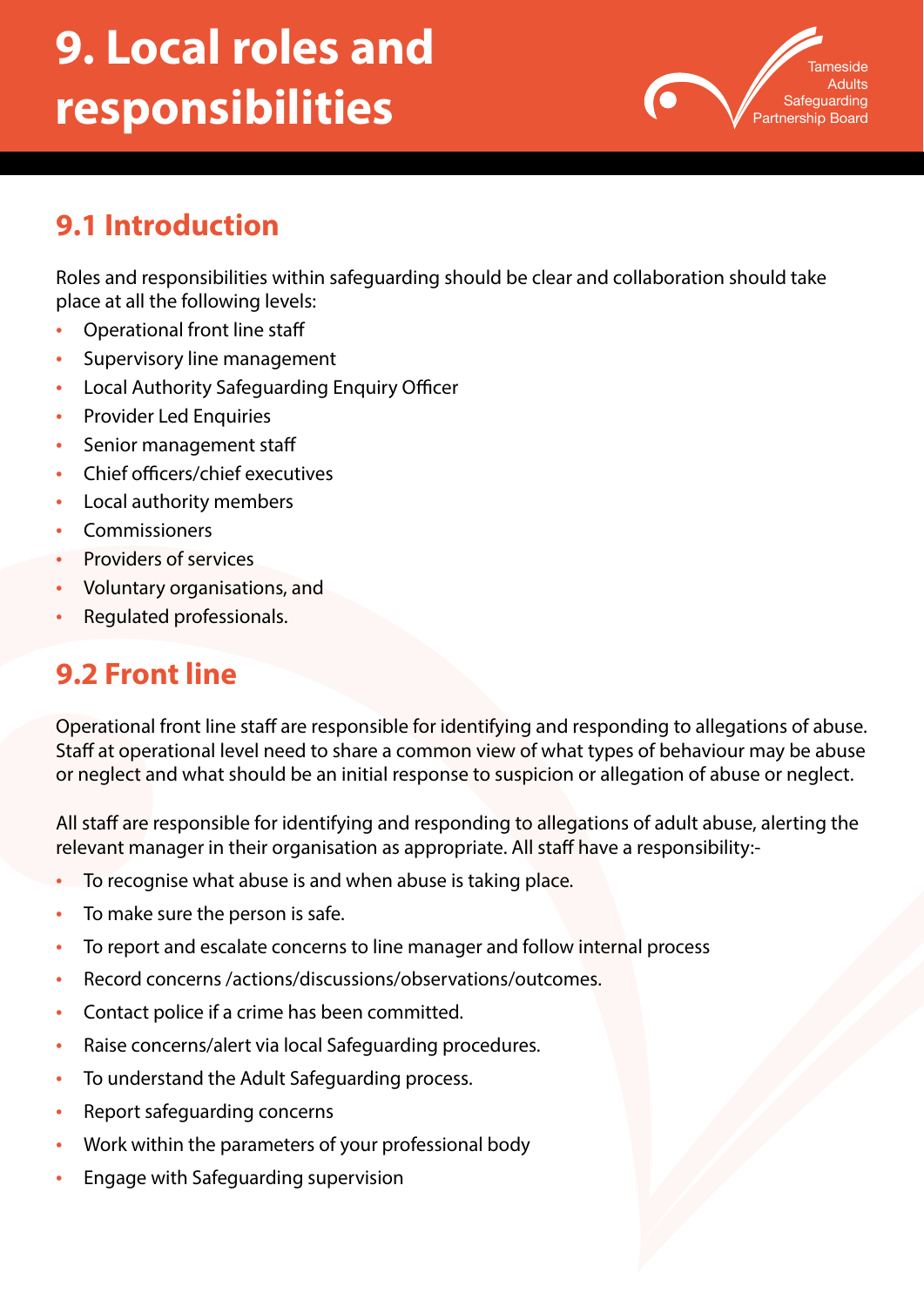# **9.3 Safeguarding Enquiry Officer - Local Authority**

Local Authorities must make enquiries, or cause others to do so, if they reasonably suspect an adult who meets the criteria is or at risk of being abused or neglected.

The Safeguarding Enquiry Officer in the Local Authority is the first contact to be alerted of any Safeguarding Concern.

Through discussion with Partner Organisations, the Safeguarding Enquiry Officer will confirm what action is to be taken in response to the concern, in line with the Adults wishes.

The first responsibility to act to a safeguarding concern in a regulated care setting is with the employing organisation. The provider is under a duty to protect the adult from harm and inform the relevant Commissioners and the Local Authority. The Local Authority Enquiry Officer will:-

- determine actions taken to protect the Adult and others
- agree which organisation will lead the Enquiry.
- make the decision if a concern is going to be a Section 42 Enquiry.
- agree the timescales to complete the Enquiry and ensure they are dealt with as quickly as possible and within timescales
- be responsible for the management, co-ordination and oversight of individual complex cases.
- liaise with partner organisations as appropriate to monitor the progress of enquiries
- provide advice and guidance within their organisation and partner organisations

Unless there is a compelling reason why it is inappropriate or unsafe the provider will investigate any safeguarding enquiry. Partner organisations may need to be involved to support the adult to recover. The focus will be on the wellbeing of the adult at risk.

All concluded concerns and enquiries will be shared with the Local Authority Safeguarding Enquiry Officer. In response to the Local Authority statutory function, they will confirm that they are satisfied with the Provider Led Enquiry's conclusion and that there is a clear rationale evidencing the decision making and recommendations.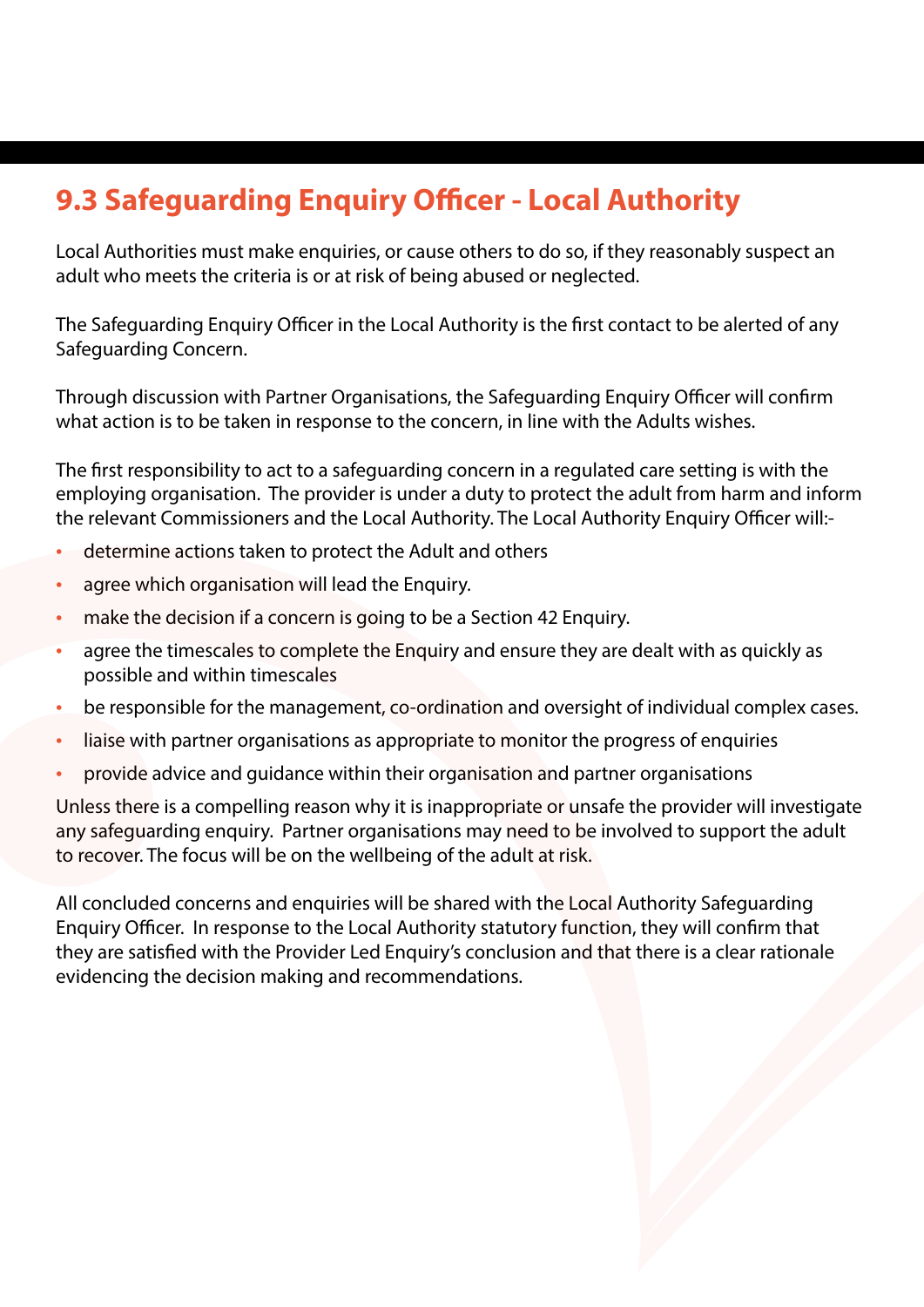# **9.4 Provider Led Enquiry**

Each organisation represented at TASPB should identify staff to lead enquiries in line with their internal Safeguarding Processes. Organisations internal Safeguarding Process should be aligned with TASPB inter-agency arrangements.

The Organisations should:-

- Ensure reasonable and practical steps to safeguard the adult.
- Ensure an evaluation of the risk to the adult is completed.
- Ensure the adult views about the concern and what they would like to happen next have been considered.
- Consider referring to the police if the suspected abuse is a crime.
- Ensure that Safeguarding Concerns raised in their organisation are shared with the Local Authority immediately.
- Check & review actions already taken and decisions made.

The Organisation will work with the Local Authority to confirm an appropriate response to the safeguarding concern raised and subsequent safeguarding plans.

The Organisations will be responsible for recording information that provides clear audit trails about decision-making and recommendations in all processes relating to the management of adult safeguarding allegations.

- Make sure that other people are not at risk.
- Ensure that records are made of any concerns, and that decisions are clearly recorded with the rationale for the decisions explained.
- If the matter is to be referred to the police, discuss risk management and any potential forensic considerations with the police.
- Arrange any necessary emergency medical treatment. Note that offences of a sexual nature will require expert advice from the police.
- If the person alleged to have caused the harm is also an adult with care & support needs, arrange for a member of staff to attend to their needs.
- Take action in line with the organisation's disciplinary procedures, as appropriate, if a member of staff is alleged to have caused harm.
- Organisations will lead on Enquiries in agreement with the Local Authority
- Organisations will complete the relevant documents to support the Enquiry and submit to the Local Authority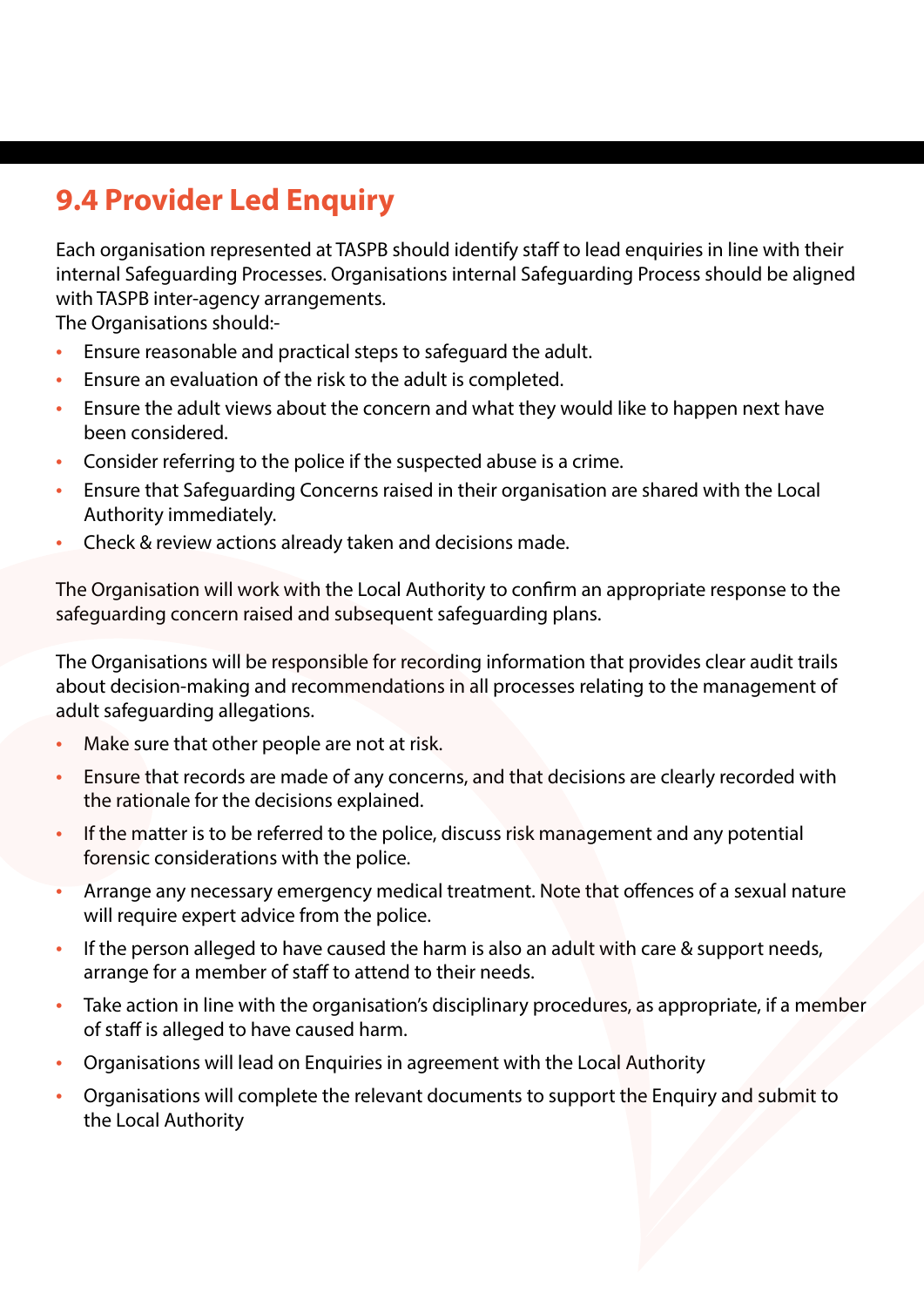#### **9.5 Line managers' supervision**

Each organisation represented at TASPB should identify staff to take a lead role in safeguarding and ensuring inter-agency arrangements are supported. Skilled and knowledgeable supervision focused on outcomes for individuals is critical in safeguarding work. Managers have a central role in enduring high standards of practice and that practitioners are properly equipped and supported. It is important to recognise that dealing with situations involving abuse and neglect can be stressful and distressing for staff. Managers need to develop good working relationships with their counterparts in other agencies to improve cooperation locally and swiftly address any differences or challenges that arise between front line staff. Organisations, will have access to TASPB best practice safeguarding supervision guidance which will ensure that a person led, outcome focus is central and critical to the safeguarding work.

#### **9.6 TASBP Board Members**

In order for the Board to be an effective decision-making body providing leadership and accountability, members need to be sufficiently senior and have the authority to commit resources and make strategic decisions. To achieve effective working relationships, based on trust and transparency, the members will need to understand the contexts and restraints within which their counterparts work.

# **9.7 Corporate/cross authority roles**

To ensure effective partnership working, each organisation must recognise and accept its role and functions in relation to adult safeguarding. These will be set out in the SAB's strategic plan as well as its own communication channels.

# **9.8 Chief Officers and Chief Executives**

As chief officer for the leading agency, the Director of Adult Social Services (DASS) has a particularly important role to play in adult safeguarding.

However, all officers, including the Chief Executive of the local authority, should support and promote the development of initiatives to improve the prevention, identification and response to abuse and neglect. They need to be aware of and respond to national developments and ask searching questions within their own organisations to assure themselves that their systems and practices are effective in recognising and preventing abuse and neglect.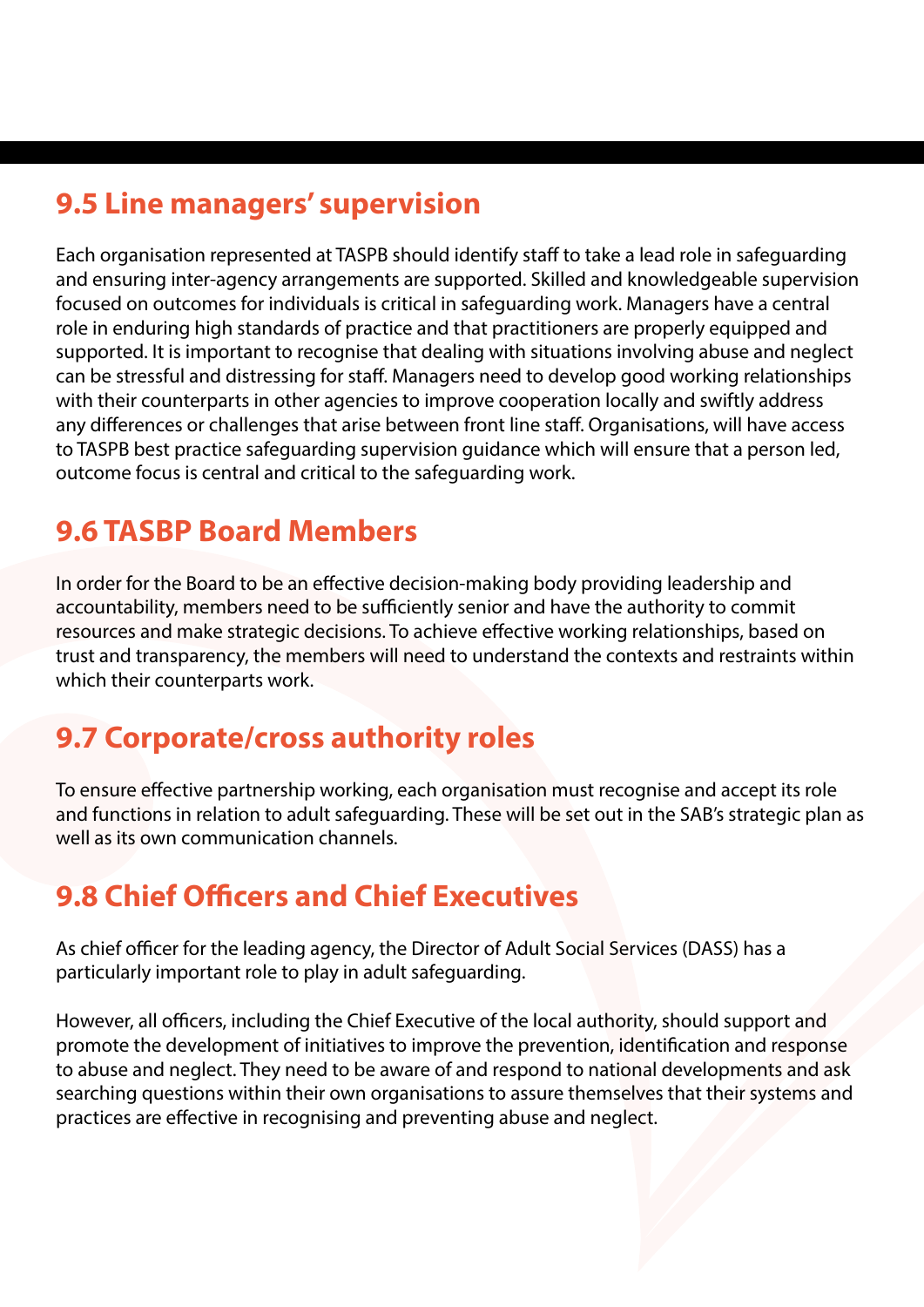### **9.9 Local Authority Elected Members**

Local authority members need to have a good understanding of the range of abuse and neglect issues that can affect adults in vulnerable situations and of the importance of balancing safeguarding with empowerment. Local authority members need to understand proportionate interventions, the dangers of risk adverse practice and the importance of upholding human rights.

TASPB include elected members and this is one way of increasing awareness of members and ownership at a political level.

In addition, Tameside Health Scrutiny Functions and Tameside Community Safety Partnership, play a valuable role in assuring local safeguarding measures, and ensuring that TASPB are accountable to local communities. Similarly, the Health and Wellbeing Board provide leadership to the local health and wellbeing system; ensure strong partnership working between local government and the local NHS; and ensure that the needs and views of local communities are represented. HWB, therefore plays a key role in assurance and accountability of TASPB and local safeguarding measures. Equally TASPB may on occasion challenge the decisions of the HWB from that perspective.

#### **9.10 Commissioners**

Commissioners from Tameside Adult Social Care and the Tameside and Glossop CCG are vital to promoting adult safeguarding. Commissioners have a responsibility to assure themselves of the quality and safety of the organisations they place contracts with and ensure that those contracts have explicit clauses that holds the providers to account for preventing and dealing promptly and appropriately with any example of abuse and neglect. In addition Commissioners have a responsibility for ensuring that contracts include explicit clauses to indicate that the TASPB Policy and Procedures for Safeguarding Adults will be adhered.

# **9.11 Providers of services**

All service providers of Commissioned Services should have clear operational policies and procedures that reflect the framework set by the TASPB in consultation with them. This should include what circumstances would lead to the need to report outside their own chain of line management, including outside their organisation to the Local Authority. They need to share information with relevant partners such as the Local Authority even where they are taking action themselves. (refer to 9.4. for details on Provider Led Enquiries)